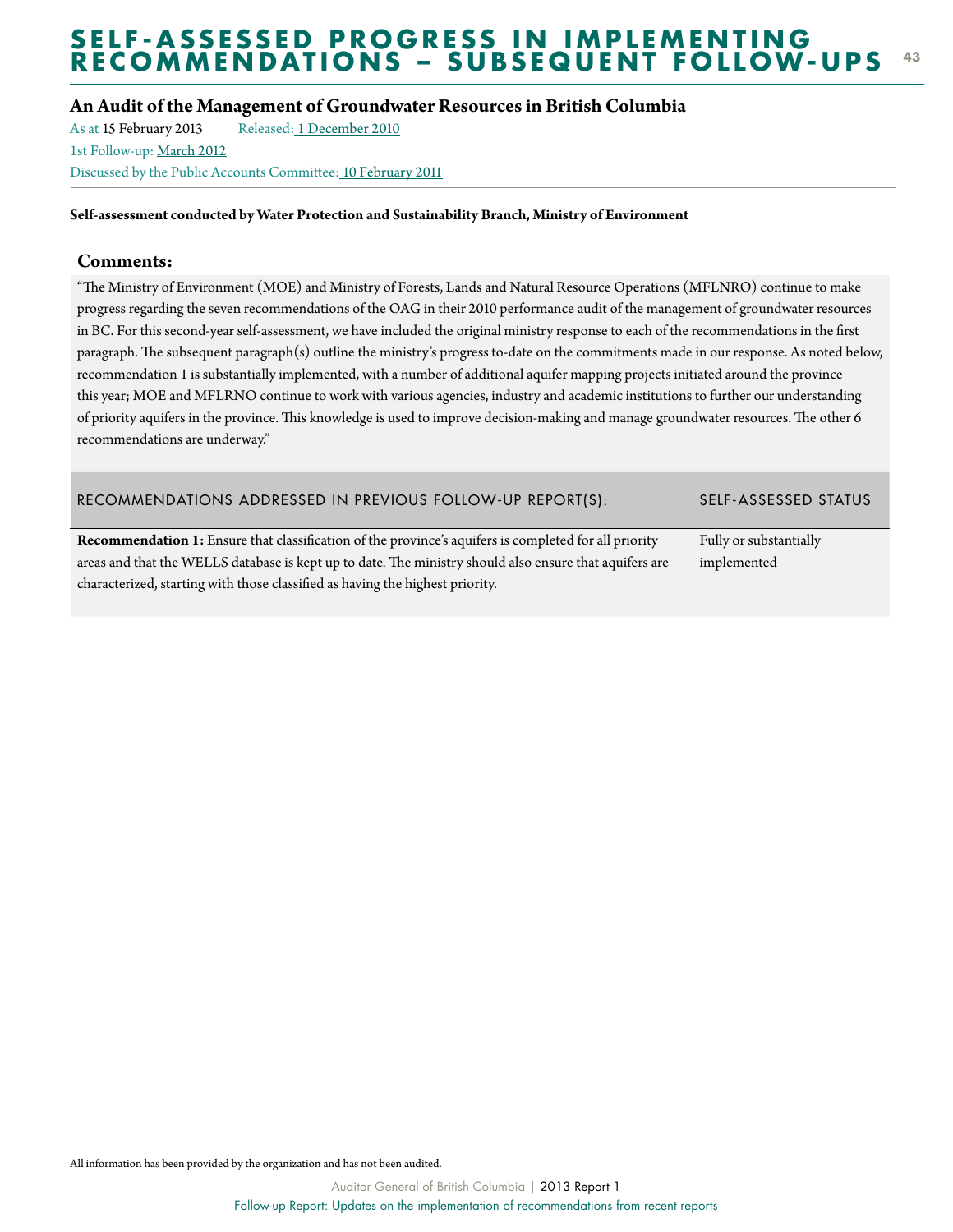### RECOMMENDATION AND SUMMARY OF PROGRESS SELF-ASSESSED STATUS

**Recommendation 2:** Expand the Provincial Observation Wells Network and review the Provincial Ambient Groundwater Quality Monitoring Network to ensure there is sufficient monitoring of groundwater levels and quality across the province.

### **Actions taken, results and/or actions planned:**

"Ministry 2010 response: The Ministry will continue to implement the recommendations of the 2009 independent review to expand the Provincial Observation Wells Network as available resources allow. The Ministry will initiate a review of the Ambient Groundwater Quality Monitoring Network in 2011 to help assess groundwater quality in priority areas.

The MFLNRO and MOE continue to implement the recommendations of the 2009 review to expand the Observation Well Network. In August 2012, an additional well was established in the Peace region bringing the total to 7 new wells for this area in 2011/2012. In 2012/13, MOE-MFLNRO established 26 observation wells in the following areas: Lower Mainland (Langley, Surrey, and 2 wells in Agassiz), Central Vancouver Island (10 wells), Gabriola Island (1 well), Okanagan Basin (7 wells in Kelowna and West Kelowna, Penticton, Okanagan Falls, Summerland), Logan Lake, Hat Creek (Cariboo - 2 wells), and Groundbirch (near Dawson Creek). This brings the number of observation wells from 126 in December 2010 to 172.

MoE, in collaboration with MFLNRO, initiated an operational review of the Provincial Observation Well Network using LEAN principles. The project identified actions to improve the quality of the water quantity data and improve overall operations of the network. These changes, in combination with improved reporting tools, will improve the availability of data to the public.

A review of the Ambient Groundwater Quality Monitoring Network, initiated in 2011/12, will be completed by March, 2013."

**Recommendation 3:** Take the lead on coordinating the consolidation of all of the groundwater monitoring information collected by provincial ministries and other agencies to reduce duplication of effort and to ensure the best use of limited resources. Partially implemented

**Actions taken, results and/or actions planned:**

"Ministry 2010 response: The Ministry will work with MFLNRO, the Ministry of Health (MOH) and Regional Health Authorities to explore the feasibility of coordinating the consolidation of groundwater monitoring data collected by various parties.

The pilot project initiated in 2011 by MOE with Fraser Health, four water supply systems in the Fraser Valley, MOH and MFLNRO to assess the feasibility of consolidating drinking water quality data collected by the public water systems was completed in 2012. Next steps include presenting the results of the pilot to various groups and discussing the feasiblity of proposed options to consolidate additional source water data from public water supply systems."

# Partially implemented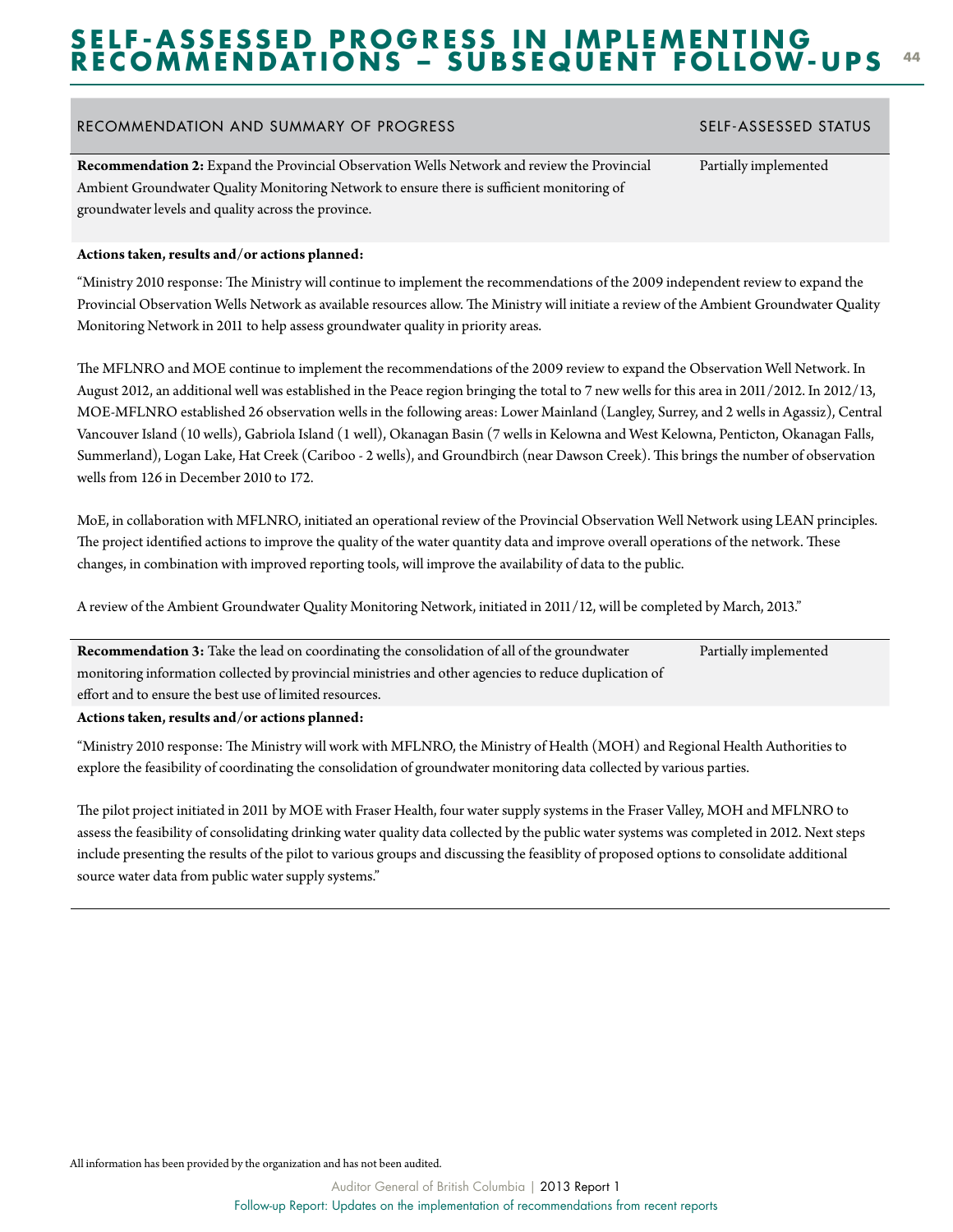**Recommendation 4:** Develop a groundwater information management strategy that takes into account detailed scientific information and identified trends, and ensure that the information required to support this strategy is collected, analyzed and available through one location. Partially implemented

### **Actions taken, results and/or actions planned:**

"Ministry 2010 response: By 2011, the Ministry will complete the review of the Groundwater Program in collaboration with MFLNRO. The program review will include the development of a groundwater information management strategy with associated actions (e.g., linking databases containing groundwater data, consolidating groundwater data in one location, explore how best to interpret and report groundwater data).

The review of the Groundwater Program was initated in 2010 but not completed as resources were directed towards aquifer mapping, classification and characterization, the Observation Well network and Water Act modernization. The work undertaken as part of the review in 2011/2012 included clarifying the roles and responsibilities between MOE and MFLNRO. Work on the assessment of groundwater information and reporting for various audiences continued in 2012. A prioritized list of groundwater quantity indicators needed for reporting on the state of water and to help inform future decision making affecting the groundwater resource was developed in 2012. The first priority indicator on groundwater level will be developed by the end of 2012/13 and information will be included on the Environment Reporting BC webpage.

Work is also currently under way to facilitate access to observation well data through the use of various on-line tools.

The complete review of the Groundwater Program, including the development of the information management strategy, is expected for 2013."

**Recommendation 5:** Develop and deploy systems to protect groundwater from depletion and contamination and to ensure the viability of the ecosystems it supports. Partially implemented

### **Actions taken, results and/or actions planned:**

"Ministry 2010 response: The Ministry is working to modernize the Water Act by 2012, which will better protect groundwater from depletion and contamination, as well as provide for the sustainable management of aquatic ecosystems.

With the complexity of this legislation and the widespread implications, government will be taking more time to engage with specific sectors and First Nations. Introduction of the proposed new Act into the Legislature is now planned for 2014. Regulation of groundwater extraction and use, requirements including measuring and reporting, consideration of environmental flows in licensing decisions and enabling provisions for Watershed Sustainability Plans remain cornerstone policies for the Water Sustainability Act."

**Recommendation 6:** Develop a framework that clearly outlines the roles and responsibilities for managing groundwater provincially and locally, and ensure that agencies are able to take responsibility for groundwater in their area. Partially implemented

### **Actions taken, results and/or actions planned:**

"Ministry 2010 response: The Ministry will clearly define the roles and responsibilities of the various agencies involved in the protection and management of groundwater through Water Act Modernization and the Groundwater Program review.

Agency roles and responsibilities between natural resource agencies in the management of groundwater resources was completed in 2011. Roles and responsibilities with other agencies will be further clarified through work on the Water Sustainability Act."